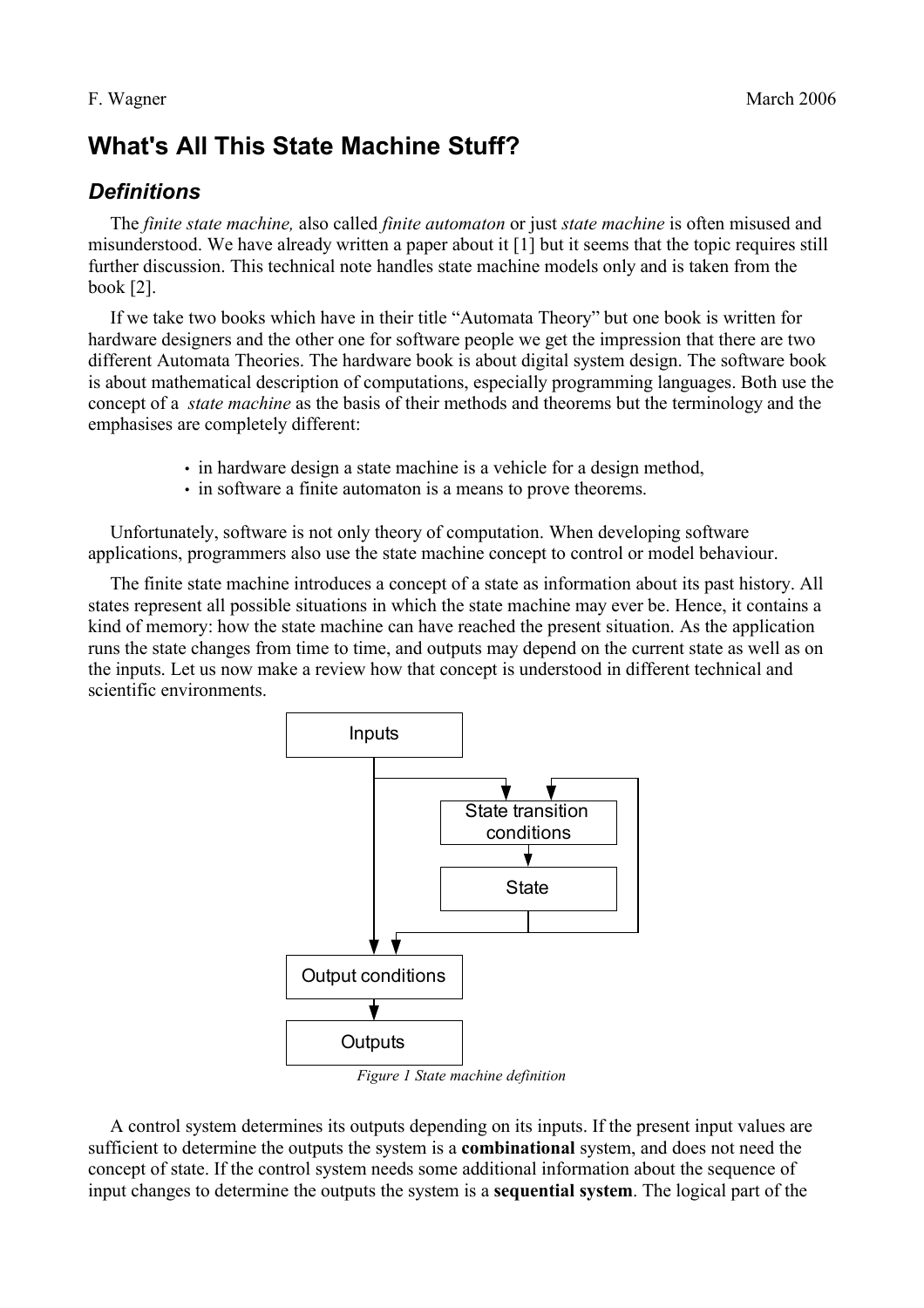system responsible for the system behaviour is called a **state machine**. Sometimes, combinational systems are treated separately and sometimes they are considered as a kind of degenerate state machine. To keep things simple, we shall call any logic that determines a system behaviour a state machine. According to this definition, a state machine can be represented by the diagram in [Figure](#page-0-0) [1.](#page-0-0) The history of input changes required for clear determination of the state machine behaviour is stored in an internal variable **State**. Both, the State transition conditions and the Output conditions are functions of Inputs and a State.

#### *Presentations – Transition matrix*

A state machine changes states. Therefore we need a presentation to show the state changes. There are two basic presentations: transition matrix and state transition diagram, which are used for that purpose.

The transition matrix may have two forms shown as in [Table 1](#page-1-1) and [Table 2](#page-1-0) which is a specification of the **behaviour** of a counter (or timer). You should note a very important point: this counter will, of course, be counting something, and the following tables do not bother to show it! In fact, we are not really concerned about the actual counting process, which we take for granted, but are very interested to see such things as when the counter reaches a certain limit, or whether it is disabled or enabled. So what we are discussing is not the actual counter, which is of course a form of state machine, but rather the control features of the counter. The transition matrix in [Table 1](#page-1-1) defines inputs which cause transitions. Normally, inputs are considered a single condition (event). If there are multiple inputs which cause the same transition the table has several "From" lines for the same state. Alternatively, a boolean condition could be written into the table. A more complex transition condition may require an additional verbal explanation (see the "expiration" signal).

<span id="page-1-1"></span>

|                 | To | <b>RESET</b> | <b>STOP</b> | <b>RUN</b>   | <b>OVER</b>  | <b>OVERSTOP</b> |
|-----------------|----|--------------|-------------|--------------|--------------|-----------------|
| From            |    |              |             |              |              |                 |
| <b>RESET</b>    |    |              |             | <b>Start</b> |              |                 |
| <b>RESET</b>    |    |              |             | ResetStart   |              |                 |
| <b>STOP</b>     |    |              |             | <b>Start</b> |              |                 |
| <b>STOP</b>     |    |              |             | ResetStart   |              |                 |
| <b>RUN</b>      |    | Reset        | <b>Stop</b> |              | "expired"    |                 |
| <b>OVER</b>     |    | Reset        |             | ResetStart   |              | <b>Stop</b>     |
| <b>OVERSTOP</b> |    | Reset        |             | ResetStart   | <b>Start</b> |                 |

*Table 1 Transition matrix: variant 1*

 *Note:"expired" happens when the Counter Value becomes equal to the Counter Constant.*

The second variant of the transition matrix shown in [Table 2](#page-1-0) defines the "next states" as a function of the present state and inputs.

<span id="page-1-0"></span>

| Input           | Reset        | ResetStart | <b>Start</b> | <b>Stop</b>     | "expired"   |
|-----------------|--------------|------------|--------------|-----------------|-------------|
| <b>State</b>    |              |            |              |                 |             |
| <b>RESET</b>    |              | <b>RUN</b> | <b>RUN</b>   |                 |             |
| <b>STOP</b>     |              | <b>RUN</b> | <b>RUN</b>   |                 |             |
| <b>RUN</b>      | <b>RESET</b> |            |              | <b>STOP</b>     | <b>OVER</b> |
| <b>OVER</b>     | <b>RESET</b> | <b>RUN</b> |              | <b>OVERSTOP</b> |             |
| <b>OVERSTOP</b> | <b>RESET</b> | <b>RUN</b> | <b>OVER</b>  |                 |             |

*Table 2 Transition matrix: variant 2*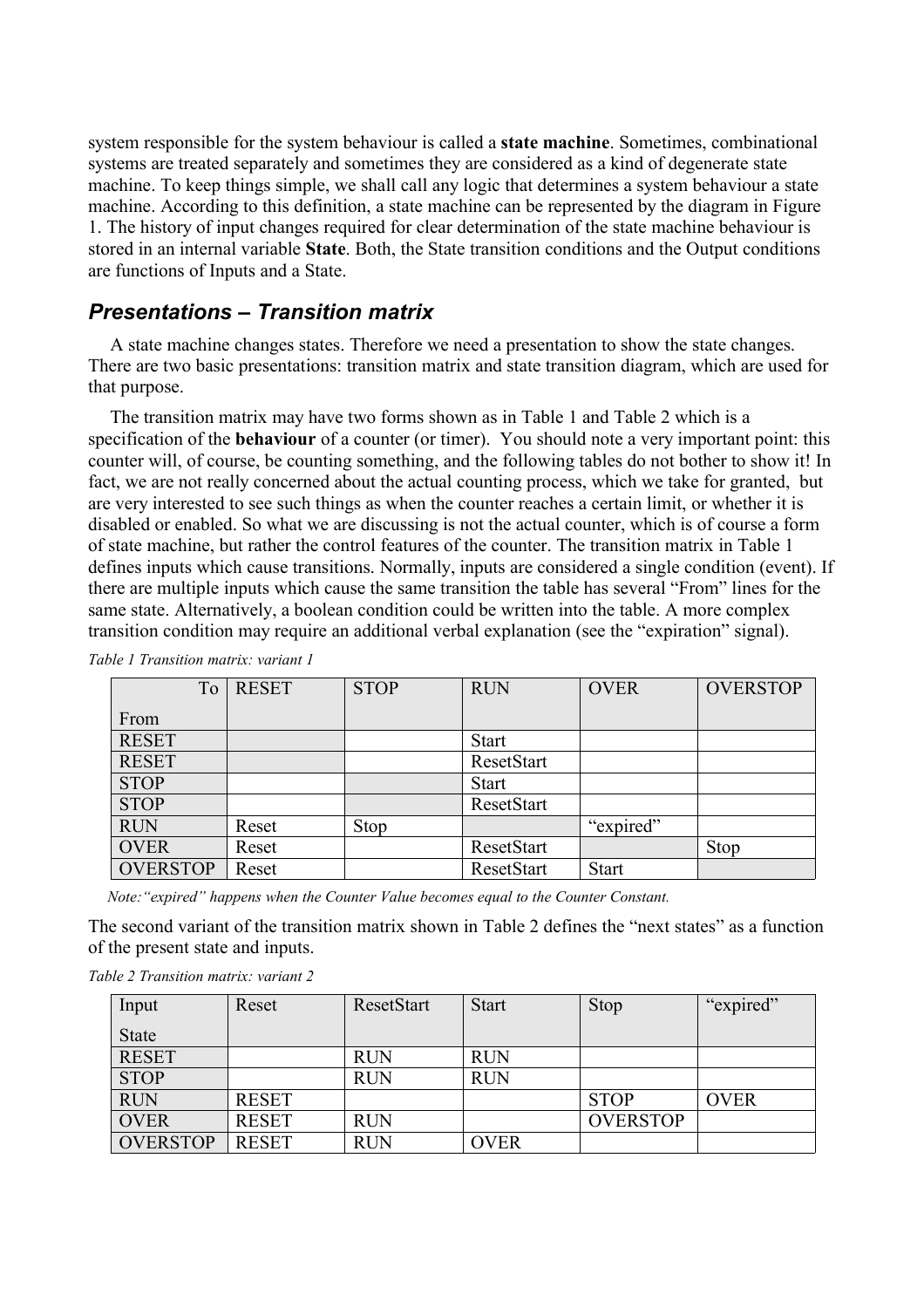### *Outputs (Actions)*

Most applications require some actions to be performed (outputs); actions required by the controlled system. Note that in hardware design the term "output" is used, while for software design the term "action" is more popular. Several types of actions can be defined depending on the conditions and moment they are performed:

- Entry Action
- Exit Action
- Input Action

The **Entry Action** is an action done when the state machine enters a state.

The **Exit Action** is an action done when the state machine leaves the state.

The **Input Action** is an action done when an input (condition) is true. Each state has its own set of Input Actions. Input Actions that are done in any state (effectively state independent) are also used.

Theoretically, we could use also a **Transition Action** performed during the state change. Note that though similar to them it is neither an Entry Action nor an Exit Action which are both state dependent; the Transition Action is transition dependent. The Transition Action does not play any role in state machines: in many cases an Input Action with the condition equal to a transition condition could be treated as a Transition Action. A more detailed discussion would show that this arrangement does not correspond fully to a Transition Action definition. Anyway, it seems that the Entry, Exit and Input Actions are sufficient for a state machine specification.

We use various Actions to make a state machine design understandable, and we apply certain rules. If a state machine changes state, all actions: Input, Exit and Entry Actions are carried out in this sequence but practically in the same moment. Without a state change only an Input Action may be performed.

A transition matrix may contain a definition of Input Actions in the form shown in [Table 3.](#page-2-0) For instance, if in the state State i the Input condition in is due the Input Action in will be carried out and the state machine goes to the state State n. Also in that case the conditions specified in the table are often complemented by comments which specify the details of the conditions (see the comments for Input Action\_kn).

In principle, the transition matrix is not used to define other actions though theoretically it would be feasible. For instance, we could add the Entry Action to the column captions specifying states.

| To                | $\cdot$   | State n                                                  | $\cdot$   |
|-------------------|-----------|----------------------------------------------------------|-----------|
| From              |           |                                                          |           |
| $\cdot\cdot\cdot$ | $\cdot$   | $\cdot\cdot\cdot$                                        | $\ddotsc$ |
| State i           | .         | Input condition in /<br>Input Action in                  | .         |
| State k           | $\ddotsc$ | Input condition_kn /<br>Input Action $\overline{k}n^{1}$ | .         |
| $\cdots$          |           | .                                                        | .         |

<span id="page-2-0"></span>*Table 3 Transition matrix with Input Actions*

*1) If something is enabled*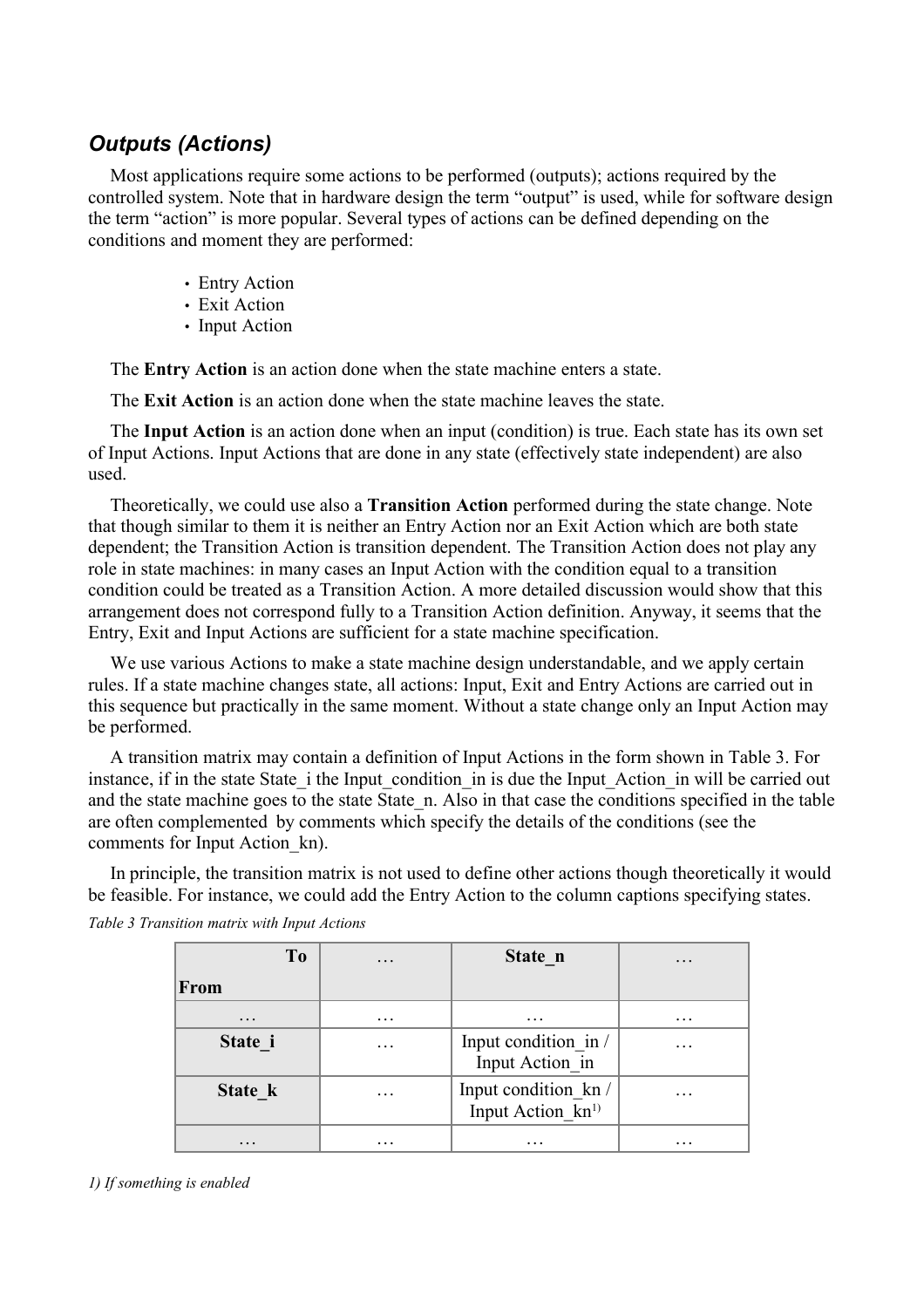A transition matrix is considered as an informal method and as such is not treated very seriously. It is mainly used in situations where somebody wants to expose events which cause transitions. For instance, it is a sufficient means for defining the behaviour of a timer as shown in [Table 1.](#page-1-1) It is difficult to make a complete specification of an application's behaviour using a transition matrix. Conditions which need to be explained in comments are by definition error prone and require interpretations.

The definition of a transition matrix is not quite precise and interpreted according to the situation: this is a typical characteristic of verbal specifications.

#### *Presentation – State transition diagram*

A state transition diagram is a graphical representation equivalent to the transition matrix. The state transition graph uses two elements: a circle to denote the state and an arc for the transition. (Technically, for mathematicians, the circles represent vertices and the lines represent edges of a directed graph.) In a simple diagram the arcs might be straight lines. The transition condition is written over the arc. The state transition diagram for the counter is shown in [Figure 2](#page-3-0).



<span id="page-3-0"></span>*Figure 2 State transition diagram*

A transition matrix is a table and therefore in some situations it is easier to draw than a graph. On the other hand, a state transition diagram is more readily comprehensible than a transition matrix. In the case of the counter example both presentations show the same information and are 100% equivalent.

The main task of a state machine is to generate actions. Unfortunately, neither a transition matrix nor a state transition diagram can show all design details of a state machine with actions. In such a case we need another presentation means.

#### *Presentation – State transition table*

Existence of actions complicates the presentation problem. Using a transition matrix or state transition diagram it is difficult to express the functionality of a state machine with several actions.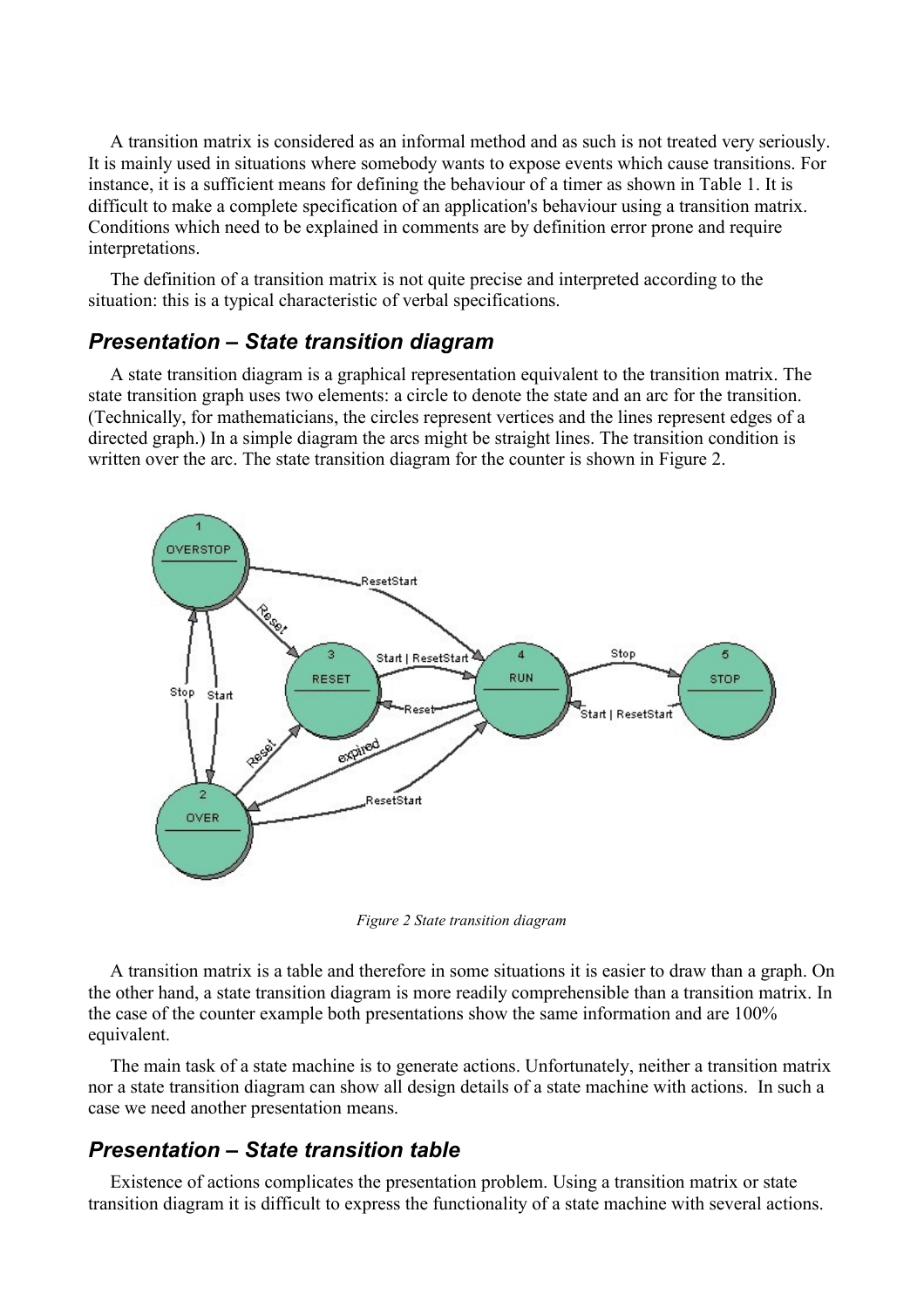Therefore, we use a state transition table as the most versatile tool for expressing the complete specification of a state machine.

We use a **state transition table** shown in [Figure 3.](#page-4-0) The table contains fields to specify Entry, Exit and Input Actions.

Each State has its state transition table. The table consists of several fields used to specify actions and transitions. Each Action field may contain several Actions. A table may contain several **Input Action expressions** consisting of related Input\_Action\_Condition and Input\_Action fields. Similarly, a table may contain several Transition expressions consisting of several Next State and Transition\_Condition fields. In the condition fields we will use two boolean operators: **AND** (represented by **&**) and **OR** (represented by **|**) to define more complex logical expressions. The usage is as intuitively understood:

```
this_control_value & that_control_value or
this_control_value | that_control_value.
```

| State       | Entry action            | Entry_Action1<br>Entry_Action2 |
|-------------|-------------------------|--------------------------------|
|             | leXit action.           | Exit_Action1<br>Exit_Action2   |
|             | Input Action Condition1 | Input Action1<br>Input_Action2 |
|             | Input Action Condition2 | Input Action3                  |
| Next State1 | Transition Condition1   |                                |
| Next_State2 | Transition_Condition2   |                                |

<span id="page-4-0"></span>*Figure 3 State transition table*

If the state transition table is to express completely the behaviour it should also have well defined priority rules for Transitions and Input Actions. The rule for transitions is obvious: as it is impossible to make more than one transition at the same time we agree that the sequence in the table determines the priority. For instance, if both: *Transition\_Conditions1* and *Transition\_Conditions2* are true the transition to Next\_State1 will be performed.

The priority rule for the Input Actions is not so obvious and depends on the execution environment. If we assume that all Input actions that are due will be performed then their sequence in the table must not play any role. Otherwise we would try to realise a control sequence by prioritising Input Actions which is reserved for state machine only. The priority would be important if the execution environment performs only one Input Action at any one time.

#### *Mathematical presentations*

A finite state machine is also a standard model used in the mathematical foundation of computer science, like for instance in the formal specification of programming languages. Those concepts are event driven "Parser" problems. That fact explains at least partly the popular understanding of a state machine in software.

From that perspective a finite state machine (see for instance [3]) a finite state machine is a quintuple  $\leq\Sigma$ , S, s0,  $\delta$ , F $>$ , where: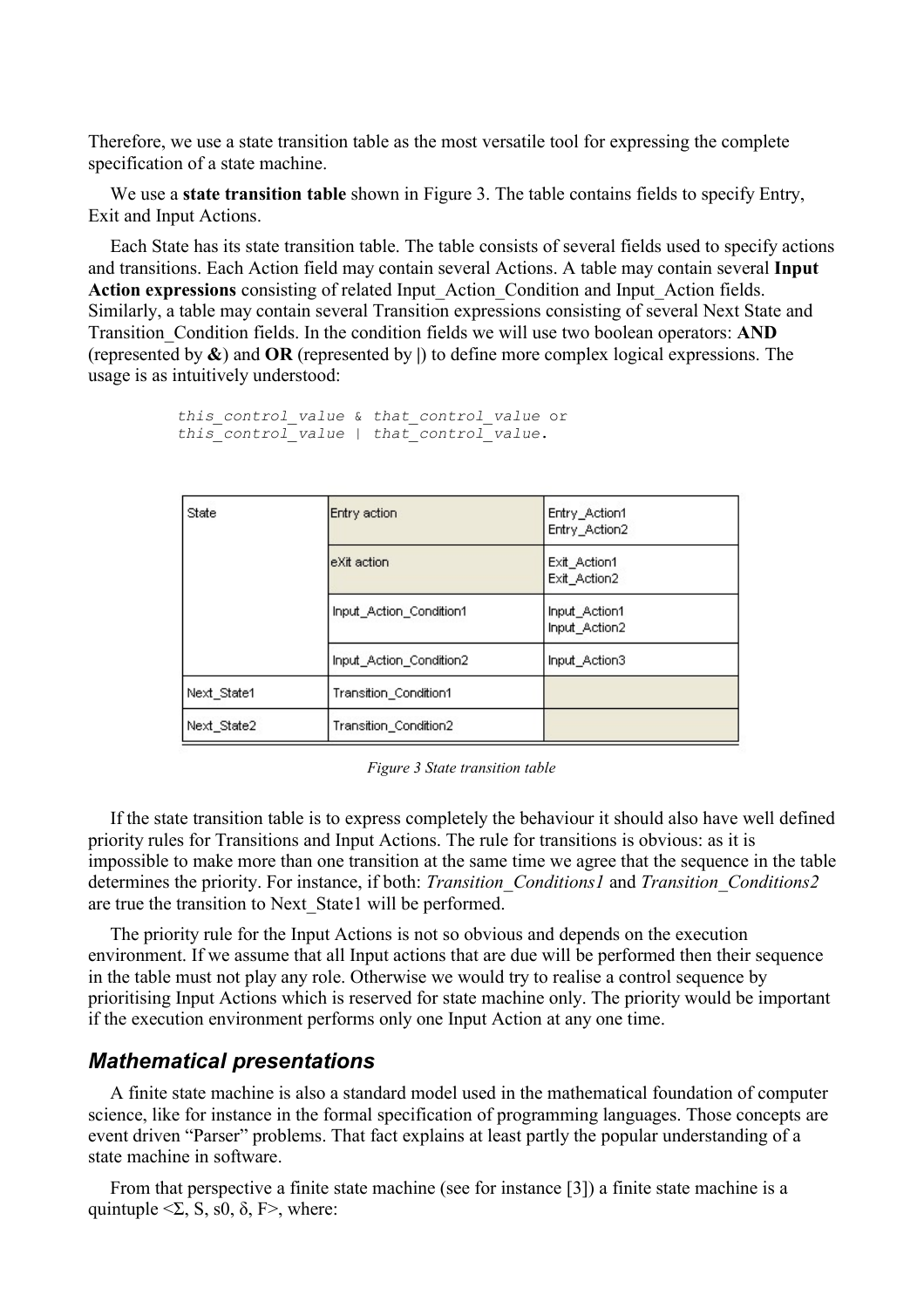- $\Sigma$  is the input alphabet (a finite non empty set of symbols),
- S is a finite non empty set of states,
- s0 is an initial state, an element of S,
- δ is the state transition function: δ:  $S \times \Sigma \rightarrow S$ ,
- F is the set of final states, a (possibly empty) subset of S.

A *parser* state machine is called also a *recognizer* or *acceptor*. Such a state machine has an initial and a final state and its path from the start to the final state is *deterministic*, i.e. there is only one transition from each state. We would rather say that all other inputs are ignored or by definition they cannot occur. If the state machine accepts several transitions from at least one state it is called *nondeterministic*.

Those kind of considerations are adequate for parsing of words but does not make sense for a control application outside that environment. We note also that that definition misses completely output (actions). That is understandable as the task of that state machine is to reach a final state which means that parsing has been successful; there is nothing to do on the way to that state. Theoretically, we could adapt that concept for our purpose – modelling applications implemented by software. It would require to us treat a state machine as an automaton that changes its state and than by decoding states we decide which actions are to be performed. That solution would be much more complicated as it is difficult to think separately about state changes and actions: state changes are in most cases the results of some feedback from the controlled application. It is a much simpler and more natural way to construct a state machine if we think at the same time about state changes and about actions to be done.

Staying in the world of symbols we can define a *transducer* finite state machine as a sextuple  $\langle \Sigma, \Gamma, S, s0, \delta, \omega \rangle$ , where:

- $\cdot$  Σ is the input alphabet (a finite non empty set of symbols),
- Γ is the output alphabet (a finite non empty set of symbols),
- S is a finite non empty set of states,
- s0 is an initial state, an element of S.
- $\delta$  is the state transition function:  $\delta$ : S x  $\Sigma \rightarrow S$ ,
- $\cdot$   $\omega$  is the output function.

If the output function is a function of a state and input alphabet ( $\omega$ : S x  $\Sigma \rightarrow \Gamma$ ) that definition corresponds to the Mealy model. If the output function depends only on a state ( $\omega: S \to \Gamma$ ) that definition corresponds to the Moore model.

The *parser* state machine model is useful for compilers. In a design of hardware digital circuits the *transducer* state machine, especially in the form of a Moore model is applicable.

#### *Event driven model*

Several software implementations based on the state machine concept assume that events are the only signals which can be used to control state machines, and implicitly that events which are not consumed (i.e. do not immediately provoke an action or transition) are discarded. That assumption means that states of a state machine must "store" not only the history of input changes (in a very compressed form) but the present value of inputs as well. In other words, the state transition diagram must contain explicitly all possible control paths. We discuss the problem in [1]. We mention here only that that kind of state machine interpretation is a nonsense, resulting for instance in a "state explosion" phenomenon.